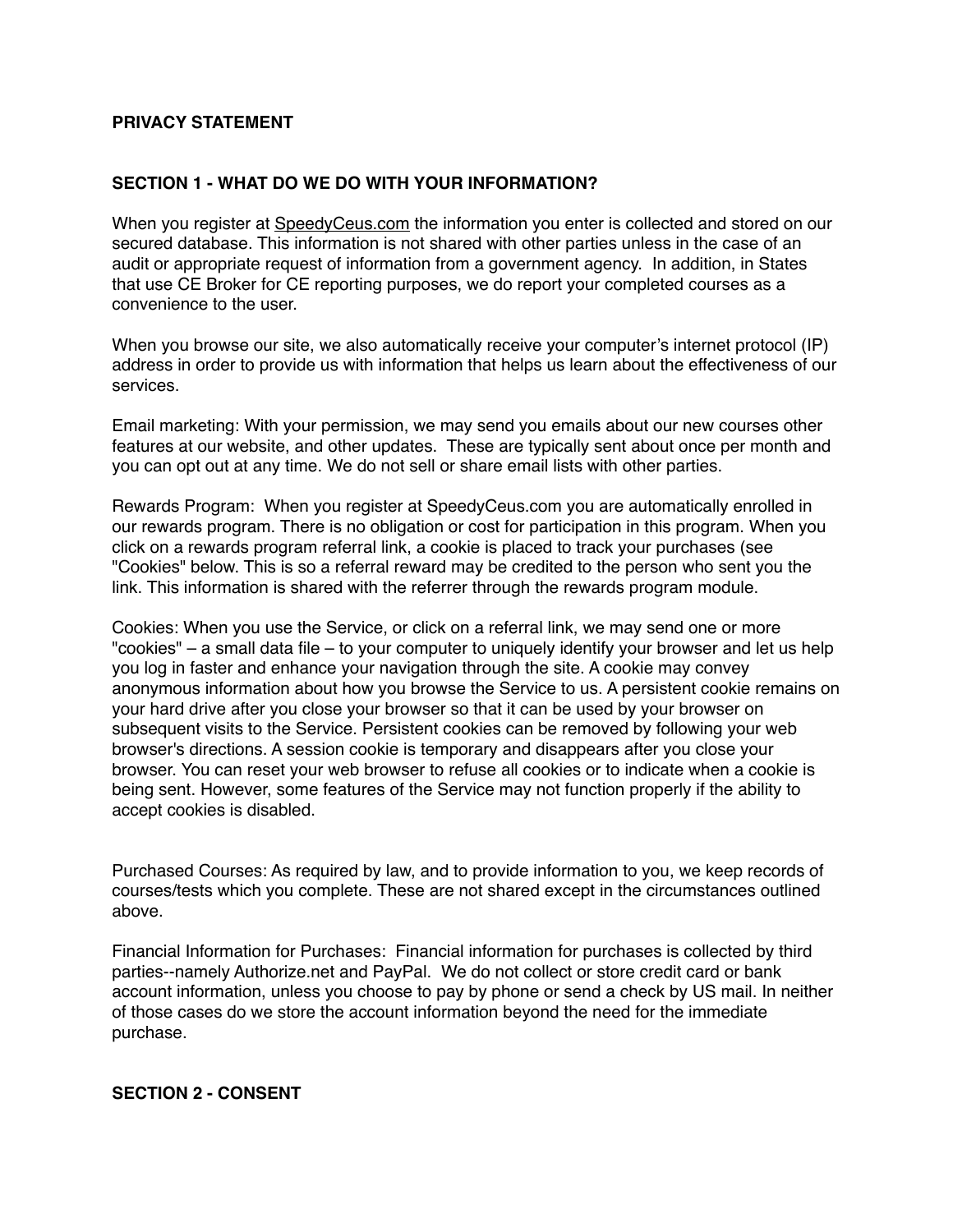When you register at SpeedyCeus.com your consent for the above policies are implied.

How do I withdraw my consent?

By law we must maintain CE and purchase records. You may opt out of receiving emails by unsubscribing.

#### **SECTION 3 - DISCLOSURE**

We may disclose your personal information if we are required by law to do so or if you violate our Terms of Service.

#### **SECTION 4 - Payment Information**

Our site is hosted by Media Temple and transactions for paid courses are provided by authorize.net and PayPal. They provide us with the online e-commerce platform that allows us to sell our products and services to you.

Your registration and CE course data is stored through SpeedyCeus' database. We store your data on a secured server behind a firewall.

Payment:

If you choose a direct payment gateway to complete your purchase, then authorize.net stores your credit card data. It is encrypted through the Payment Card Industry Data Security Standard (PCI-DSS). Your purchase transaction data is stored only as long as is necessary to complete your purchase transaction. After that is complete, your purchase transaction information is deleted.

All direct payment gateways adhere to the standards set by PCI-DSS as managed by the PCI Security Standards Council, which is a joint effort of brands like Visa, MasterCard, American Express and Discover.

PCI-DSS requirements help ensure the secure handling of credit card information by our store and its service providers.

#### **SECTION 5 - THIRD-PARTY SERVICES**

In general, the third-party providers used by us will only collect, use and disclose your information to the extent necessary to allow them to perform the services they provide to us.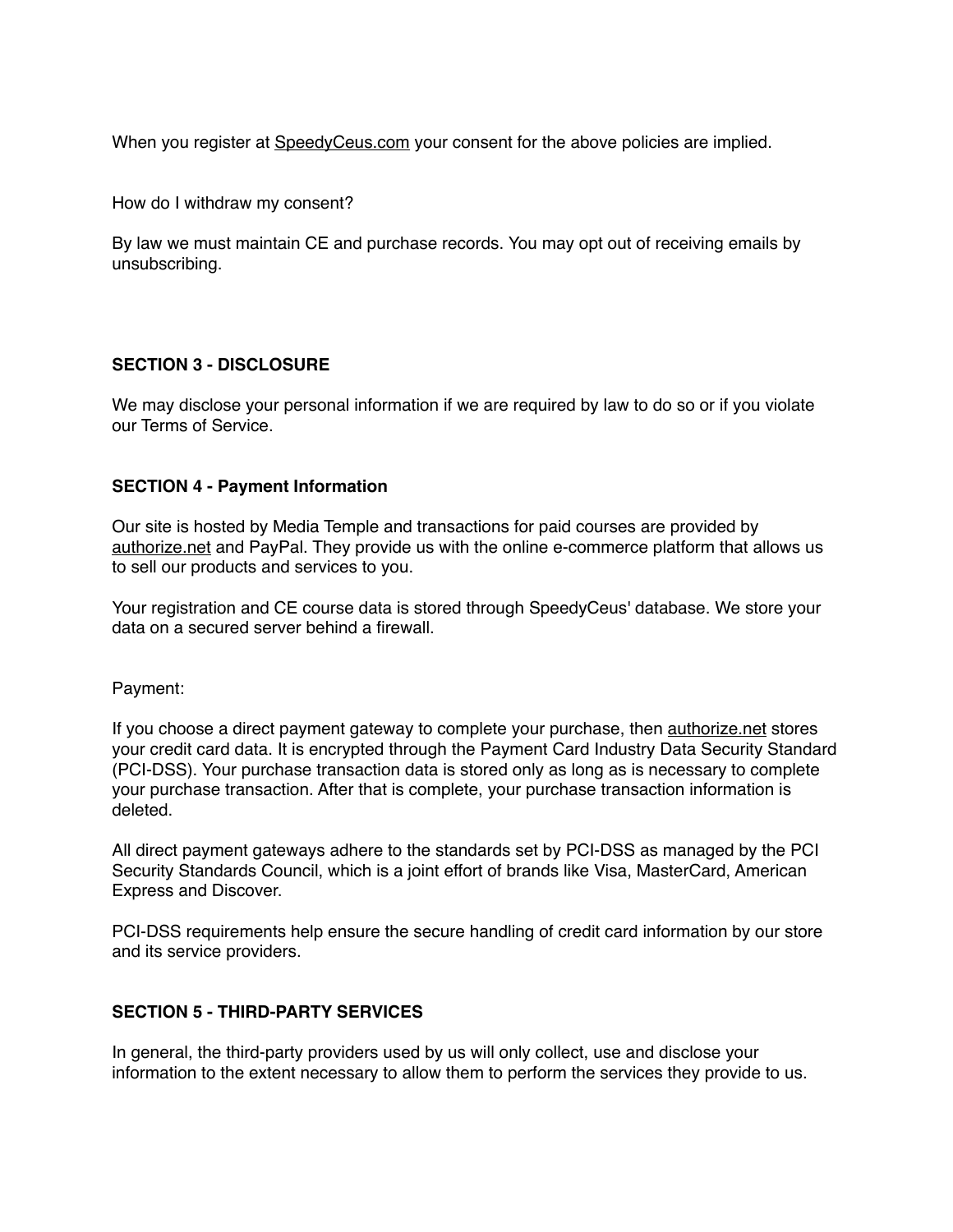However, certain third-party service providers, such as payment gateways and other payment transaction processors, have their own privacy policies in respect to the information we are required to provide to them for your purchase-related transactions.

For these providers, we recommend that you read their privacy policies so you can understand the manner in which your personal information will be handled by these providers.

Once you leave our store's website or are redirected to a third-party website or application, you are no longer governed by this Privacy Policy or our website's Terms of Service.

Links

When you click on links on our site, they may direct you away from our site. We are not responsible for the privacy practices of other sites and encourage you to read their privacy statements.

### **SECTION 6 - SECURITY**

To protect your personal information, we take reasonable precautions and follow industry best practices to make sure it is not inappropriately lost, misused, accessed, disclosed, altered or stolen. Information provided for registration and payment is encrypted using secure socket layer technology (SSL) and stored with a AES-256 encryption. Although no method of transmission over the Internet or electronic storage is 100% secure, we follow all PCI-DSS requirements and implement additional generally accepted industry standards. We have made the necessary steps to create a secured website through the obtaining and maintenance of a Verified SSL certificate.

#### **SECTION 7 - AGE OF CONSENT**

 By using this site, you represent that you are at least the legal age in your State of residence, and you have given us your consent to allow any of your minor dependents to use this site.

### **SECTION 8 - CHANGES TO THIS PRIVACY POLICY**

We reserve the right to modify this privacy policy at any time, so please review it frequently. Changes and clarifications will take effect immediately upon their posting on the website. If we make material changes to this policy, we will notify you here that it has been updated, so that you are aware of what information we collect, how we use it, and under what circumstances, if any, we use and/or disclose it.

If our site is acquired or merged with another company, your information may be transferred to the new owners so that we may continue to provides courses to you.